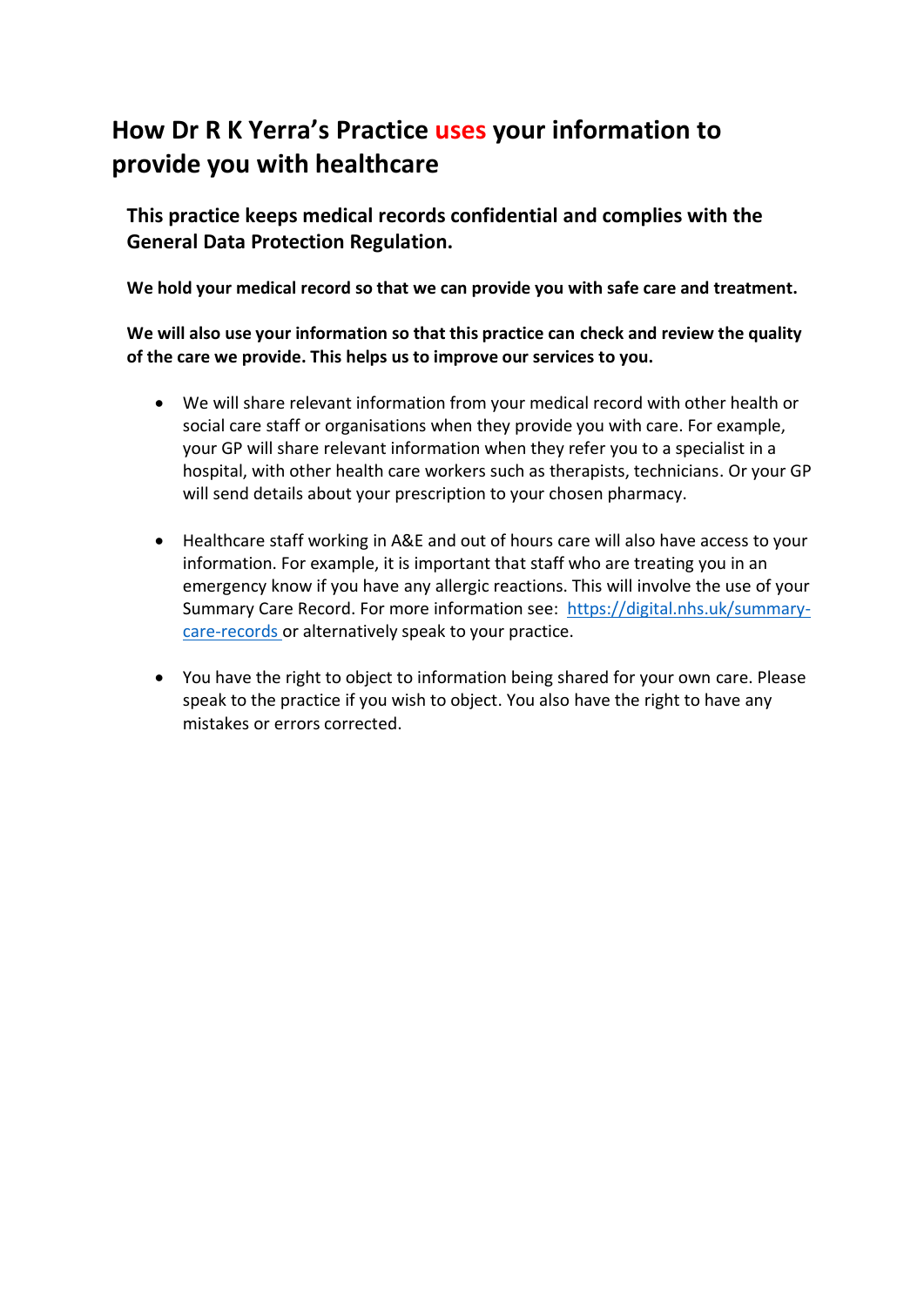## **Other important information about how your information is used to provide you with healthcare**

#### **Registering for NHS care**

- All patients who receive NHS care are registered on a national database.
- This database holds your name, address, date of birth and NHS Number but it does not hold information about the care you receive.
- The database is held by NHS Digital who are a national organisation which has legal responsibilities to collect NHS data.
- More information can be found at: [http://digital.nhs.uk](http://digital.nhs.uk/)

### **Identifying patients who might be at risk of certain diseases**

- Your medical records will be searched by a computer programme so that we can identify patients who might be at high risk from certain diseases such as heart disease or unplanned admissions to hospital.
- This means we can offer patients additional care or support as early as possible.
- This process will involve linking information from your GP record with information from other health or social care services you have used.
- Information which identifies you will only be seen by this practice.
- More information can be found at [www.england.nhs.uk](http://www.england.nhs.uk/) or speak to the practice.

#### **Safeguarding**

- Sometimes we need to share information so that other people, including healthcare staff, children or others with safeguarding needs, are protected from risk of harm.
- These circumstances are rare.
- We do not need your consent or agreement to do this.
- Please see our local policies for more information: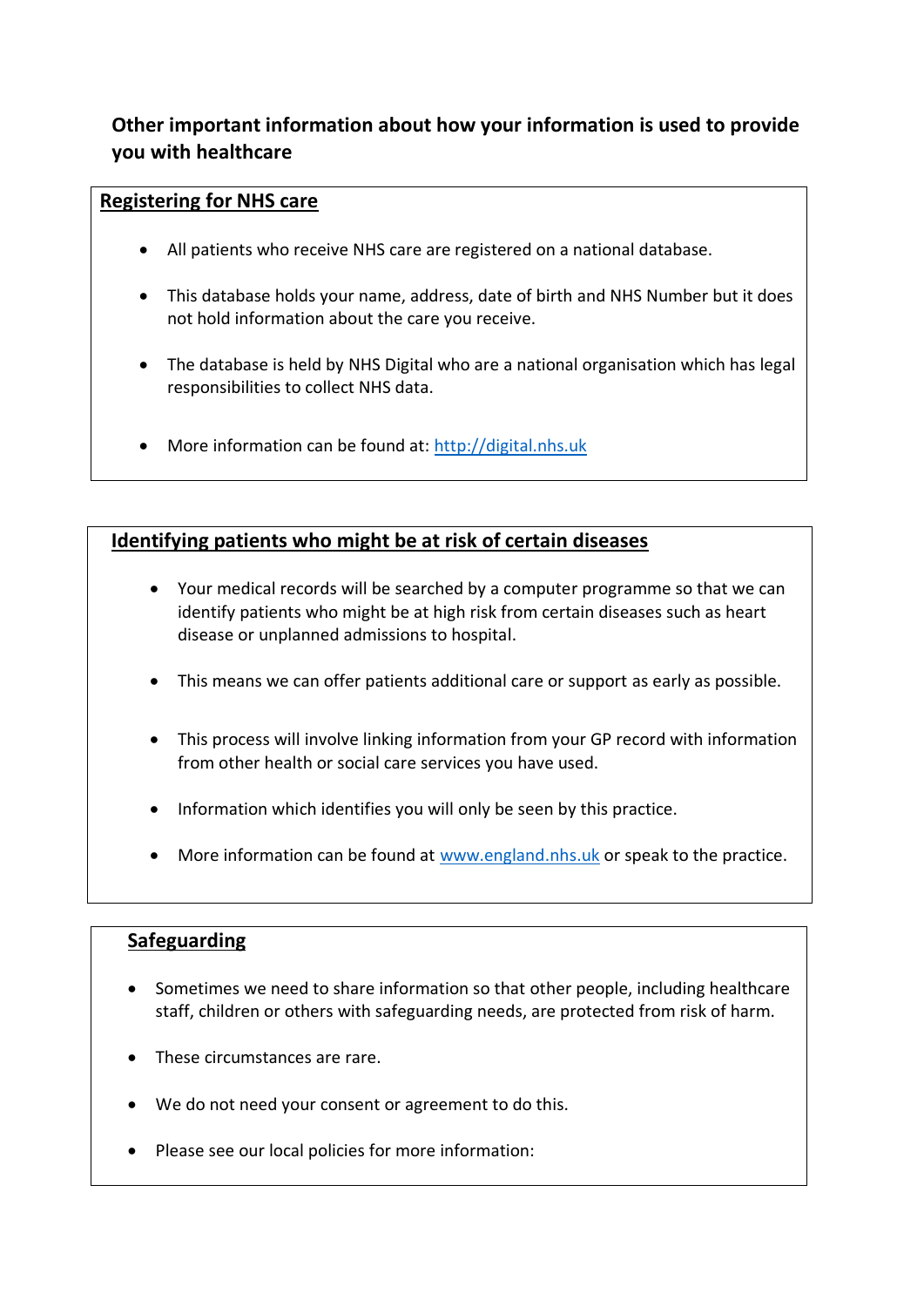We are required by law to provide you with the following information about how we handle your information.

| Data Controller contact<br>details                | Dr R K Yerra Practice<br>Guttridge Medical Centre, Deepdale Preston, PR1 6LL                                                                                                                                                                                                                                                                                                                                                                                                                                                                                                    |
|---------------------------------------------------|---------------------------------------------------------------------------------------------------------------------------------------------------------------------------------------------------------------------------------------------------------------------------------------------------------------------------------------------------------------------------------------------------------------------------------------------------------------------------------------------------------------------------------------------------------------------------------|
| <b>Data Protection Officer</b><br>contact details |                                                                                                                                                                                                                                                                                                                                                                                                                                                                                                                                                                                 |
|                                                   |                                                                                                                                                                                                                                                                                                                                                                                                                                                                                                                                                                                 |
| Purpose of the                                    | To give direct health or social care to individual patients.                                                                                                                                                                                                                                                                                                                                                                                                                                                                                                                    |
| processing                                        | For example, when a patient agrees to a referral for direct care,<br>such as to a hospital, relevant information about the patient<br>will be shared with the other healthcare staff to enable them<br>to give appropriate advice, investigations, treatments and/or<br>care.                                                                                                                                                                                                                                                                                                   |
|                                                   | To check and review the quality of care. (This is called audit<br>and clinical governance).                                                                                                                                                                                                                                                                                                                                                                                                                                                                                     |
| Lawful basis for                                  | These purposes are supported under the following sections of the                                                                                                                                                                                                                                                                                                                                                                                                                                                                                                                |
| processing                                        | GDPR:                                                                                                                                                                                                                                                                                                                                                                                                                                                                                                                                                                           |
|                                                   | Article $6(1)(e)$ ' necessary for the performance of a task<br>carried out in the public interest or in the exercise of official<br>authority'; and<br>Article 9(2)(h) 'necessary for the purposes of preventative or<br>occupational medicine for the assessment of the working<br>capacity of the employee, medical diagnosis, the provision of<br>health or social care or treatment or the management of health<br>or social care systems and services"<br>Healthcare staff will also respect and comply with their obligations<br>under the common law duty of confidence. |
| <b>Recipient or categories</b>                    | The data will be shared with:                                                                                                                                                                                                                                                                                                                                                                                                                                                                                                                                                   |
| of recipients of the                              | healthcare professionals and staff in this surgery;                                                                                                                                                                                                                                                                                                                                                                                                                                                                                                                             |
| processed data                                    | local hospitals;<br>out of hours services;                                                                                                                                                                                                                                                                                                                                                                                                                                                                                                                                      |
|                                                   | diagnostic and treatment centres;                                                                                                                                                                                                                                                                                                                                                                                                                                                                                                                                               |
|                                                   | or other organisations involved in the provision of direct care<br>٠<br>to individual patients.<br>Risk stratification                                                                                                                                                                                                                                                                                                                                                                                                                                                          |
| <b>Rights to object</b>                           | You have the right to object to information being shared<br>$\bullet$<br>between those who are providing you with direct care.<br>This may affect the care you receive $-$ please speak to the<br>practice.                                                                                                                                                                                                                                                                                                                                                                     |